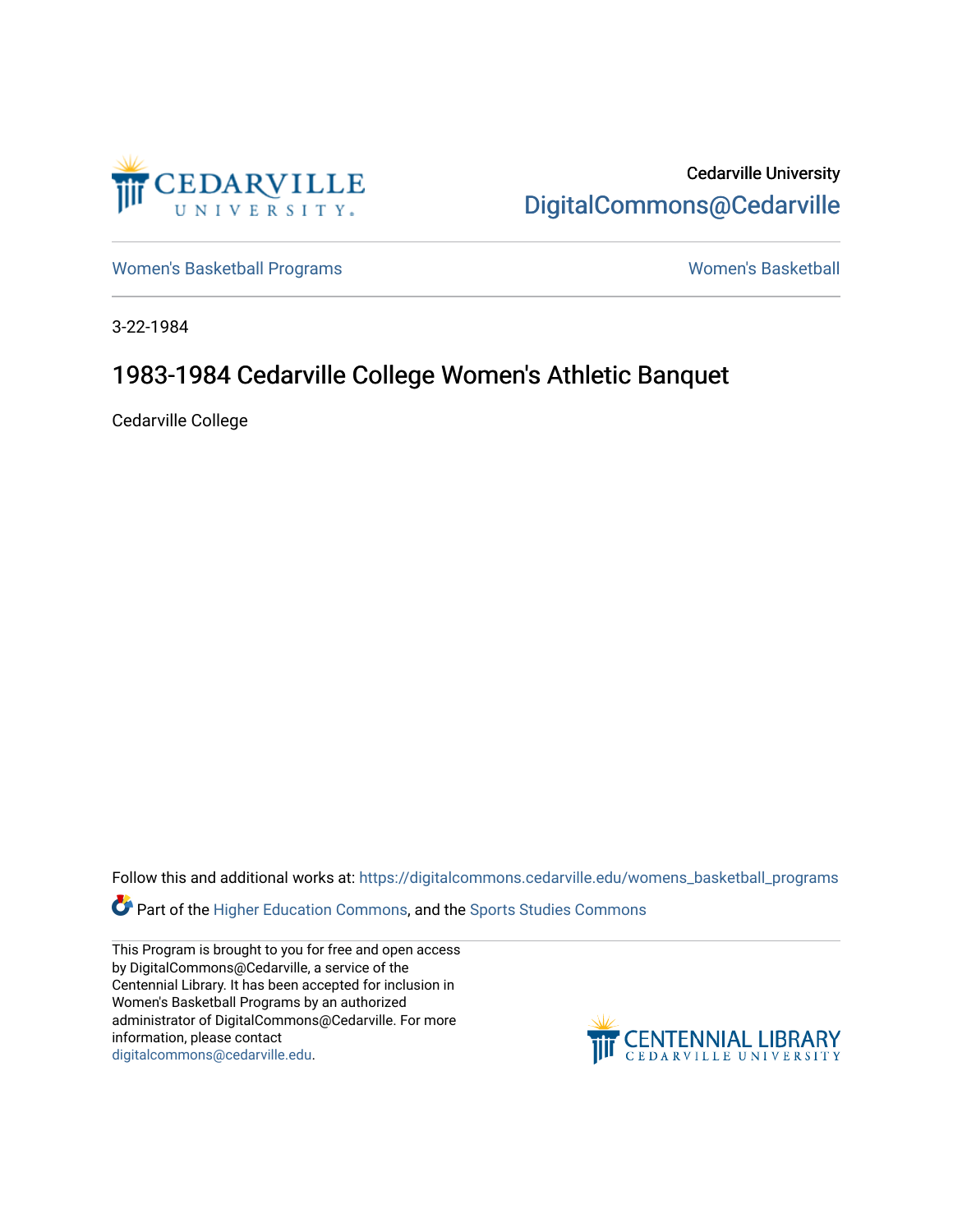

**1983-84 CEDARVILLE COLLEGE WOMEN'S ATHLETIC BANQUET** 

**Tuesday, May 22, 1984** 

**SPORTS** - **Volleyball Softball Basketball Tennis** 

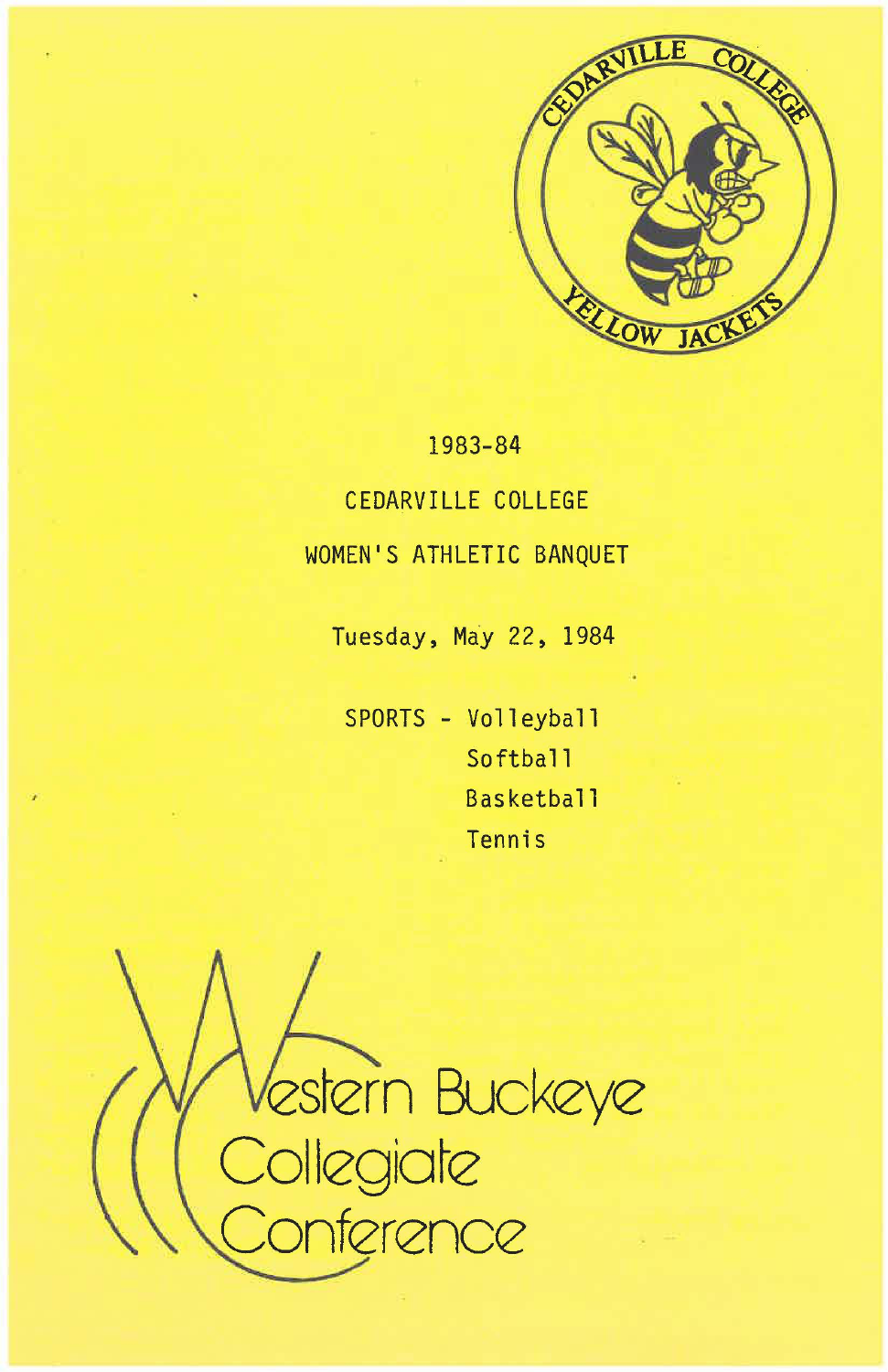Program

Prayer

Dr. James Phipps Outgoing WBCC Faculty Rep.

Dinner

Presentation of Special Awards VOLLEYBALL Outstanding Blocker Most Valuable Hitter Most Improved Player Serving Percentage

Most Valuable Player

**SOFTBALL** 

Elaine Brown

Elaine Brown

Batting Average RB I Leader Home Run Leader Most Improved Player Defensive Player Outstanding Pitching Performance

#### BASKETBALL

Most Rebounds Best Free Throw Percentage Best Field Goal Percentage Most Assists Coach's Award Most Valuable Player

# **TENNIS**

Best Singles Best Doubles Most Improved Player Best Rookie Coach's Award Most Valuable Player

Slide Presentation

Closing Prayer

Dr. Karol Hunt

Dr. Pam Diehl

# Sheryl Liddle

Dr. Irene Al yn WBCC Faculty Rep.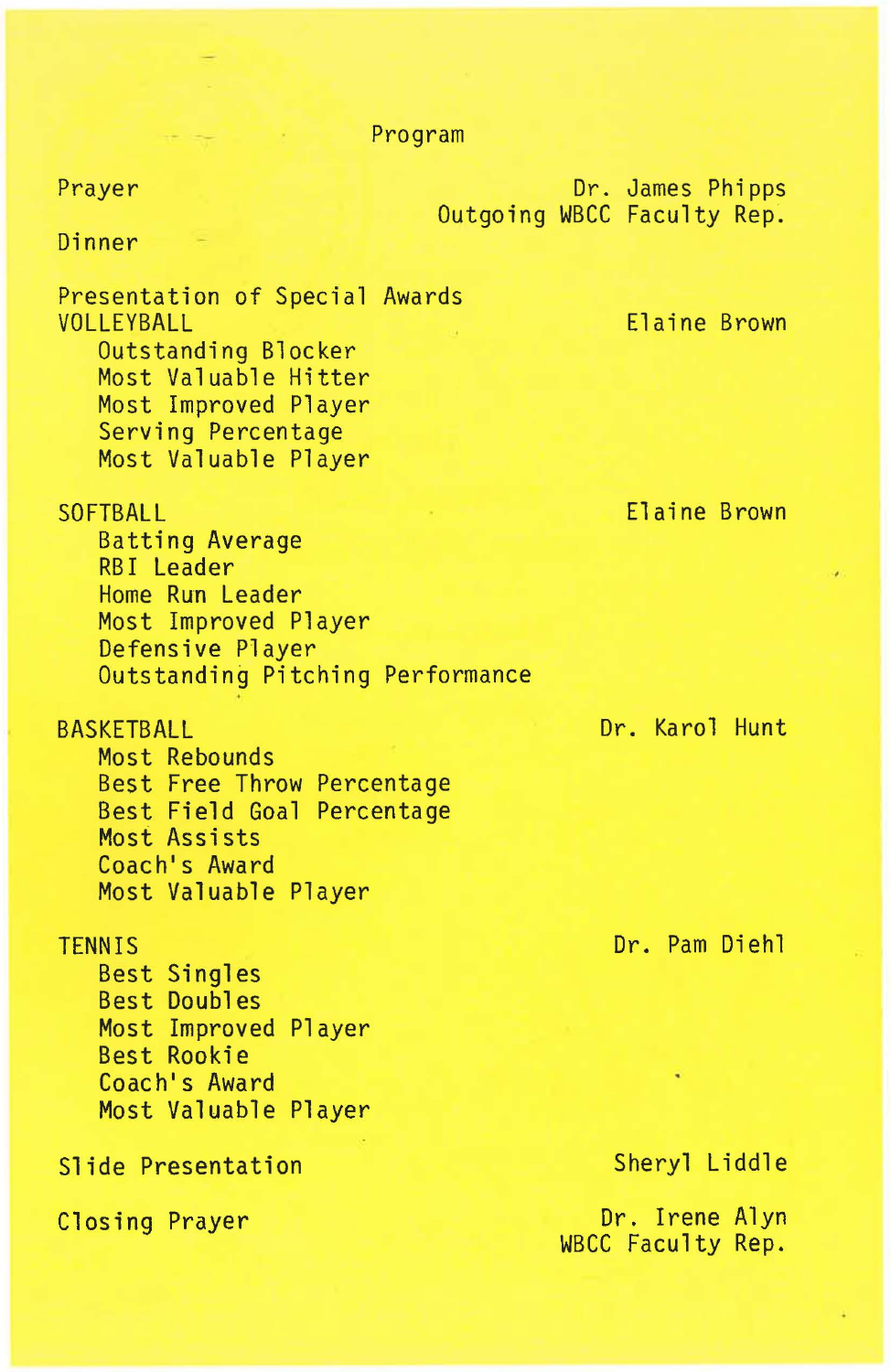#### 1983-84 Participants

# Volleyball

\*Melinda Bradley \*Julie Butler \*Renee Gaston \*Beth Goldsmith Wendy Grady \*Shelly Harris \*Carol Helmick \*Karen Hobar Karen Meadows \*Teri Peterson \*Peg Quigley Angie Wilcox \*Lori Cater, manager Keith Seager, ass't coach

### Softball

\*Sue Baldis \*Laurie Benedict \*Deb Berdy \*Lisa Campbell Karen Clark \*Angela Cremeans \*Renee Gaston \*Karen Hobar \*Jewel Schroder \*Vicki Stuiber Gayle Taylor \*Sheri Tice Angie Wilcox \*Corinne Wilcox \*Kelly Helmick, manager

\*Letter Winners

#### Basketball

\*Lisa Campbell \*Beth Goldsmith \*Karen Headdings Sherri Norrick \*Heidi Peterson \*Teri Peterson \*Peg Quigley \*Jewel Schroder \*Linda Smart Vicki Stuiber Angie Wilcox \*Kristi Burton, manager Julie Butler, statistician Corinne Wilcox, statistician

#### Tennis

\*JoAnne Beebe \*Ann Berger \*Traci Cotton Leslie Cruz \*Kim Davis \*Judy Happe \*Jennifer Judkins \*Diane McMillan \*Melanie Mathewson \*Sherrie Pinkerton \*Dawn Reehl \*Cindy Stoltzfus \*Tracy Turner \*Laura Wuestner